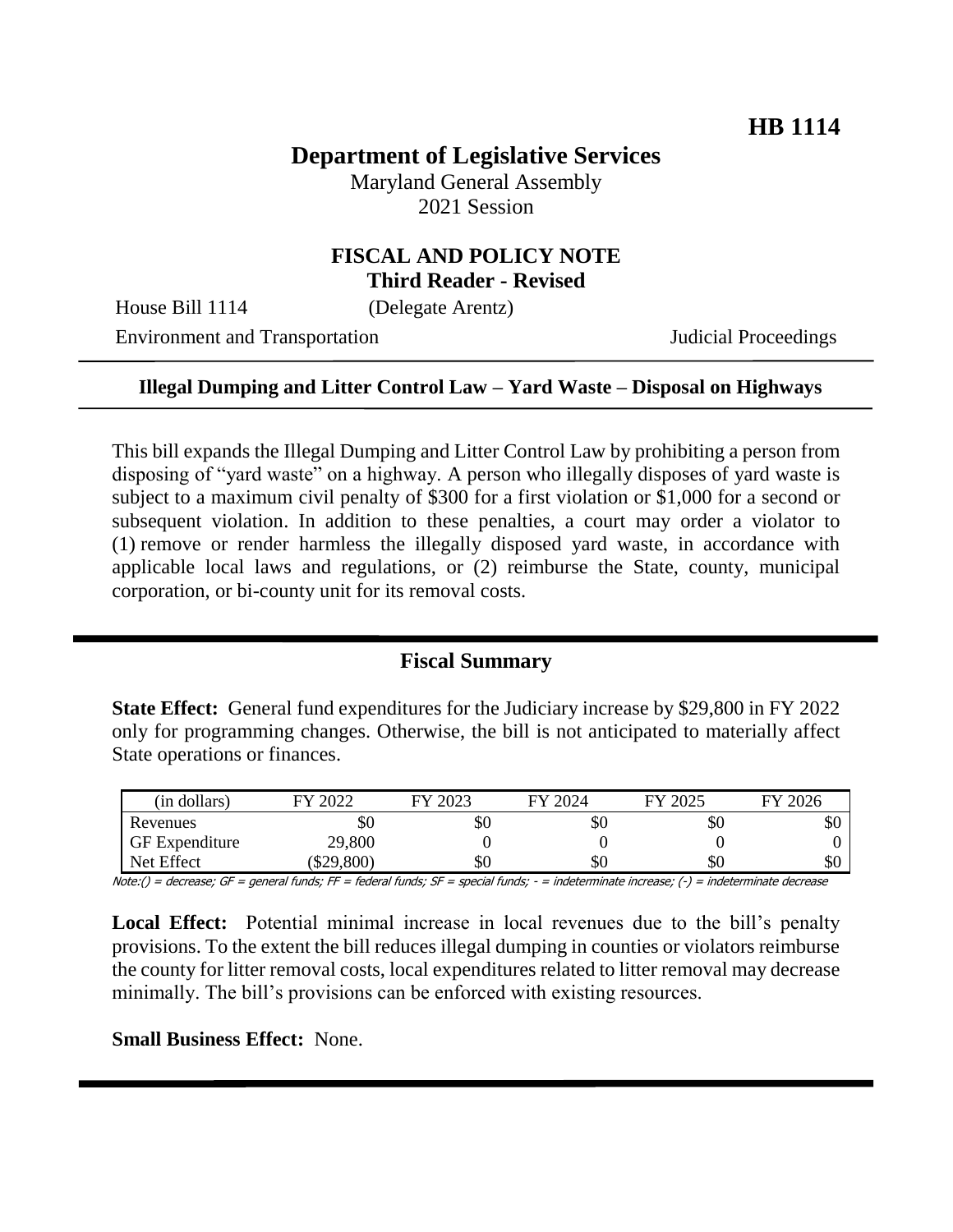# **Analysis**

**Bill Summary:** "Yard waste" is organic plant waste derived from gardening, landscaping, and tree trimming activities, including leaves, garden waste, lawn cuttings, weeds, and pruning. "Yard waste" does not include organic plant waste derived from an electric company's activities that are performed (1) in compliance with the electric service reliability requirements established under § 7-213 of the Public Utilities Article or (2) in response to a weather event within the electric company's service territory.

The bill specifies that the Illegal Dumping and Litter Control Law does not apply to leaves or other yard waste that is placed on or near the curb or the edge of a residential street for a scheduled pickup. In addition, the bill makes conforming changes to existing statute to authorize Anne Arundel, Calvert, Montgomery, and Prince George's counties to adopt local ordinances with similar prohibitions and penalties that do not exceed those under the bill.

**Current Law:** The Illegal Dumping and Litter Control Law (§ 10-110 of the Criminal Law Article) defines litter as all rubbish, waste matter, refuse, garbage, trash, debris, dead animals, or other discarded materials of every kind and description. Under that statute, a person may not (1) dispose of litter on a highway or perform an act that violates the Maryland Vehicle Law regarding disposal of litter, glass, and other prohibited substances on highways or (2) dispose or cause or allow the disposal of litter on public or private property unless the property meets specified designation requirements and the person is authorized by the proper public authority to use the property or the litter is placed into a litter receptacle or container installed on the property.

A violator is guilty of a misdemeanor and subject to the following penalties, depending on the weight or volume of the disposed litter:

- up to 100 pounds or 27 cubic feet (not for commercial gain) imprisonment for up to 30 days and/or a \$1,500 maximum fine;
- more than 100 pounds or 27 cubic feet and up to 500 pounds or 216 cubic feet (not for commercial gain) – imprisonment for up to one year and/or a \$12,500 maximum fine; and
- more than 500 pounds or 216 cubic feet (not for commercial gain) or any amount for commercial gain – imprisonment for up to five years and/or a \$30,000 maximum fine.